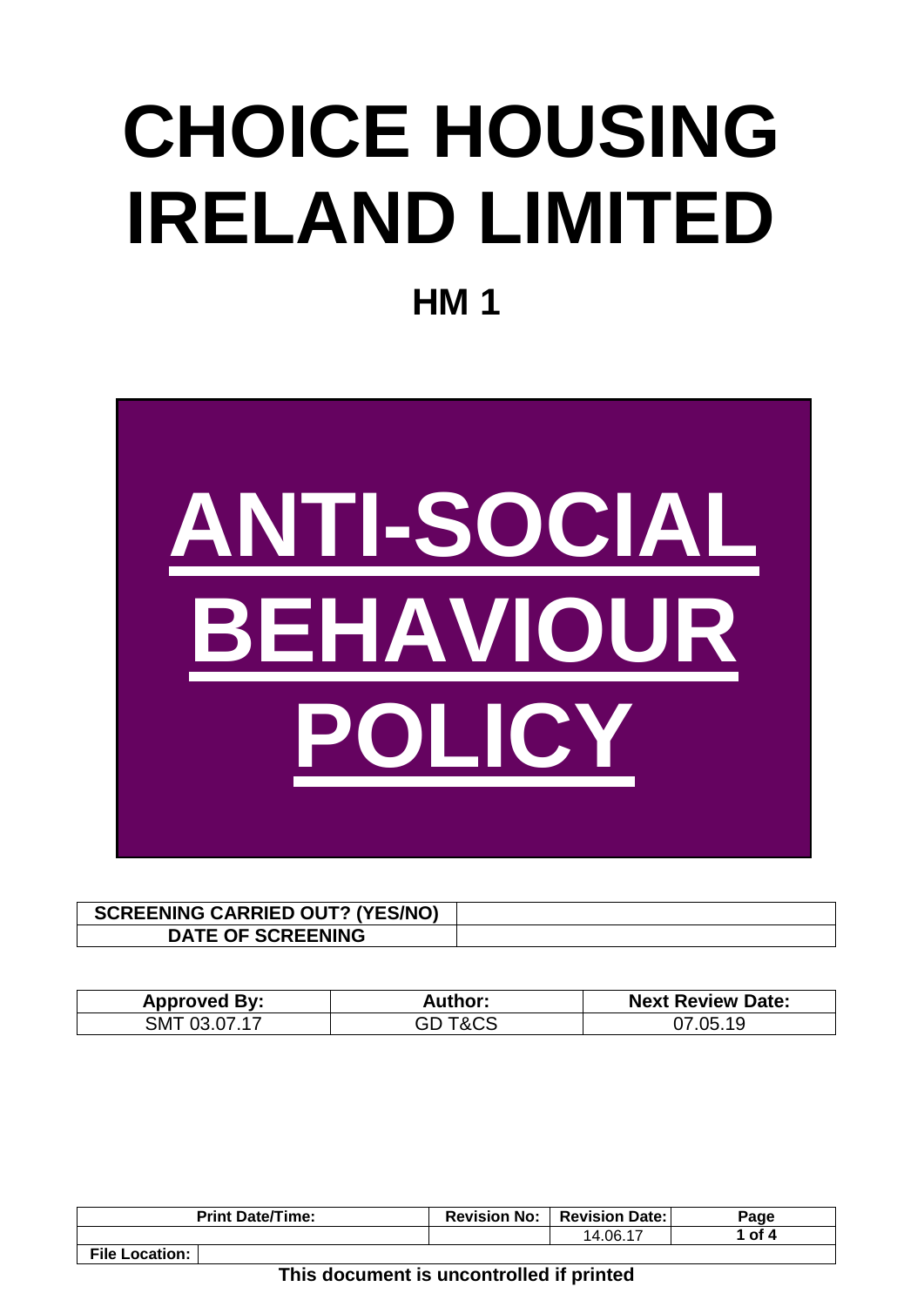

## **1. POLICY AIMS AND OBJECTIVES**

- 1.1 This policy outlines Choice's approach to addressing Anti-social Behaviour at its properties.
- 1.2 The aim of this policy adheres to The Housing (Northern Ireland) Order 1983, The Housing (Northern Ireland) Order 2003 and The Housing (Amendment) Act (Northern Ireland) 2010 which provide Housing Associations with legal powers to address Anti-social Behaviour. These include the use of injunctions, introductory tenancies, eligibility for housing assistance and powers of repossession. All complaints of Anti-social Behaviour will be dealt with in accordance with this legislation.
- 1.3 The objectives of the policy are to ensure that procedures are in place to ensure that incidences of nuisance behaviour will be investigated by timely intervention and that appropriate actions are taken to address each incident.

## **2. POLICY SCOPE AND RESPONSIBILITIES**

- 2.1 This Policy is controlled by the Board and delegated to the Tenant and Client Services Committee to oversee on behalf of the Board to provide assurance that the Association is not exposed to unnecessary risk.
- 2.2 This policy applies to all of Choice's housing stock, residents, their family members and visitors.
- 2.3 This policy is controlled by the Group Director of Tenant and Client Services.

# **3. POLICY STATEMENT**

3.1 Choice acknowledges that everyone is entitled to live in peace within their neighbourhood and that in order to provide a comprehensive housing service to all its residents, Anti-Social Behaviour and the causes of Anti-Social Behaviour must be addressed effectively.

#### 3.2 Choice will:

- Do more than is legally required under the conditions of tenancy
- Quickly and formally acknowledge all reports of unacceptable behaviour
- Seek to investigate all instances of Anti-Social Behaviour in a timely manner
- Provide advice and support
- Identify and interview all interested parties
- Establish inter-agency working where appropriate
- Use legal action when deemed appropriate or when all efforts at conciliation have failed.
- Take action on behalf of Choice tenants who are victims of Anti-Social Behaviour emanating from other properties
- Seek to address proportionately the needs of vulnerable victims and witnesses.

| <b>Print Date/Time:</b> | <b>Revision No:</b> | <b>Revision Date:</b> | Page     |
|-------------------------|---------------------|-----------------------|----------|
|                         |                     | 14.06.17              | $2$ of 4 |
| <b>File Location:</b>   |                     |                       |          |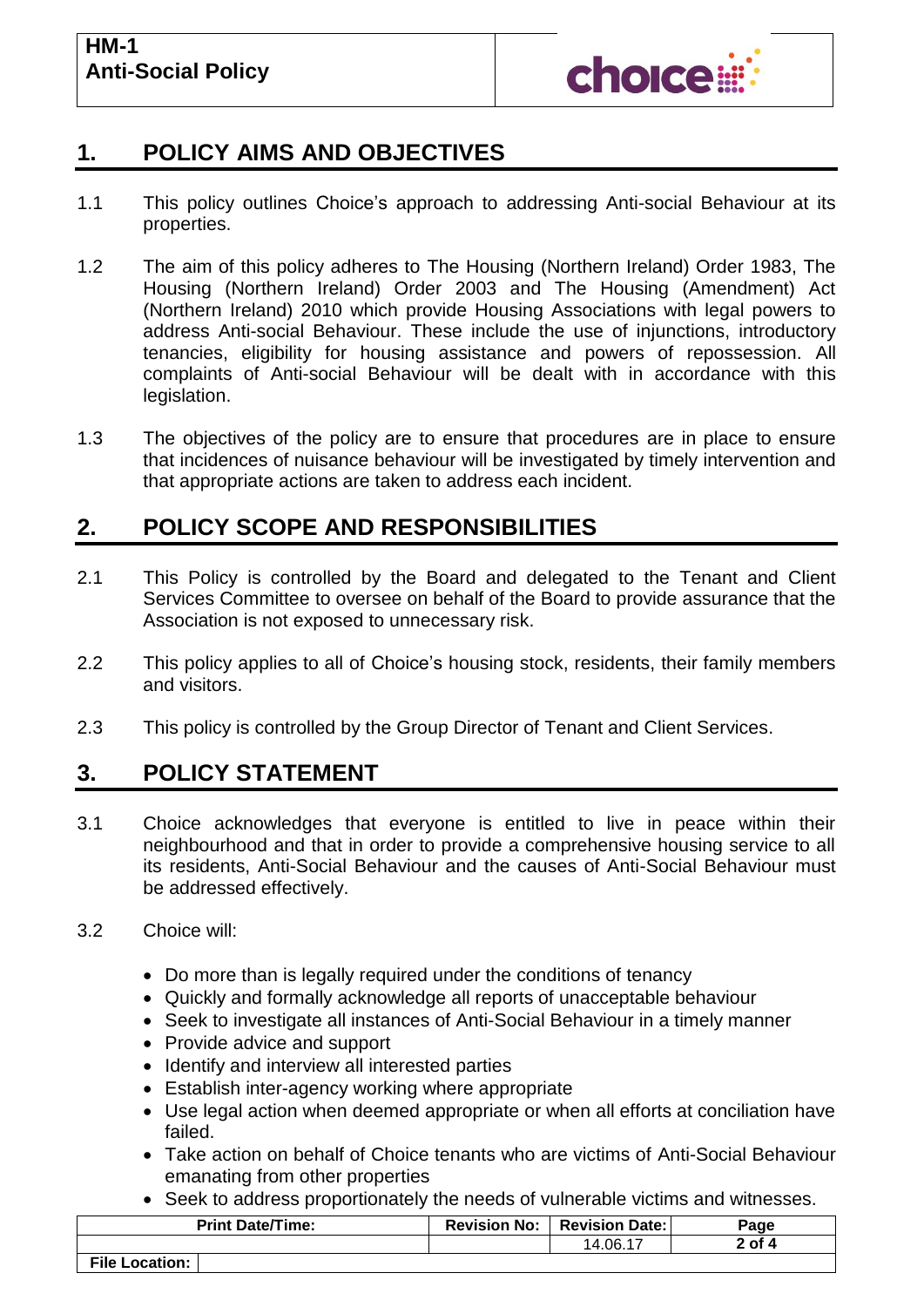### **HM-1 Anti-Social Policy**



- 3.3 This policy will be communicated to the relevant Housing staff, Board and Tenant and Client Services Committee members so that all parties understand their responsibilities under the policy.
- 3.4 The following documents are relevant to this policy:
	- Choice's Anti-Social Behaviour Procedure and
	- Choice's Tenancy & Lease Agreements.
- 3.5 This policy should be read in conjunction with the Anti-Social Behaviour Procedure.

#### 3.6 **Review**

3.7 This policy and the Anti-Social Behaviour procedure will be reviewed every two years from the date of its approval by the Tenant and Client Services Committee, unless operational experience, feedback from our residents, good management practice, or changes to legislation dictate that earlier amendment is necessary.

## **4. RELATED EXTERNAL DOCUMENTS**

| <b>REF</b> | <b>TITLE</b>                                           | <b>LOCATION</b> |  |
|------------|--------------------------------------------------------|-----------------|--|
|            | The Housing (Northern Ireland)<br>Order 1983           |                 |  |
|            | The Housing (Northern Ireland)<br><b>Order 2003</b>    |                 |  |
|            | The Housing (Amendment) Act<br>(Northern Ireland) 2010 |                 |  |

## **5. RELATED PROCEDURES**

| <b>RFF</b> |                                        | <b>LOCATION</b> |
|------------|----------------------------------------|-----------------|
|            | <b>Anti-Social Behaviour Procedure</b> |                 |

# **6. REFERENCE TO EXTERNAL STANDARD(S)**

| <b>STANDARD</b> | <b>CRITERIA/CLAUSE</b> |
|-----------------|------------------------|
|                 |                        |
|                 |                        |

# **7. CHANGE CONTROL**

| <b>REV</b>              | <b>SECTION</b>         | <b>DATE</b>         | <b>DESCRIPTION OF CHANGE</b> |                                                                  |          | <b>CHANGED BY</b> |
|-------------------------|------------------------|---------------------|------------------------------|------------------------------------------------------------------|----------|-------------------|
|                         | All<br><b>Sections</b> | 13.01.15            |                              | All sections proofed and changed<br>from OakleeTrinity to Choice | HM(E)    |                   |
| <b>Print Date/Time:</b> |                        | <b>Revision No:</b> | <b>Revision Date:</b>        | Page                                                             |          |                   |
|                         |                        |                     |                              |                                                                  | 14.06.17 | 3 of 4            |
|                         | <b>File Location:</b>  |                     |                              |                                                                  |          |                   |